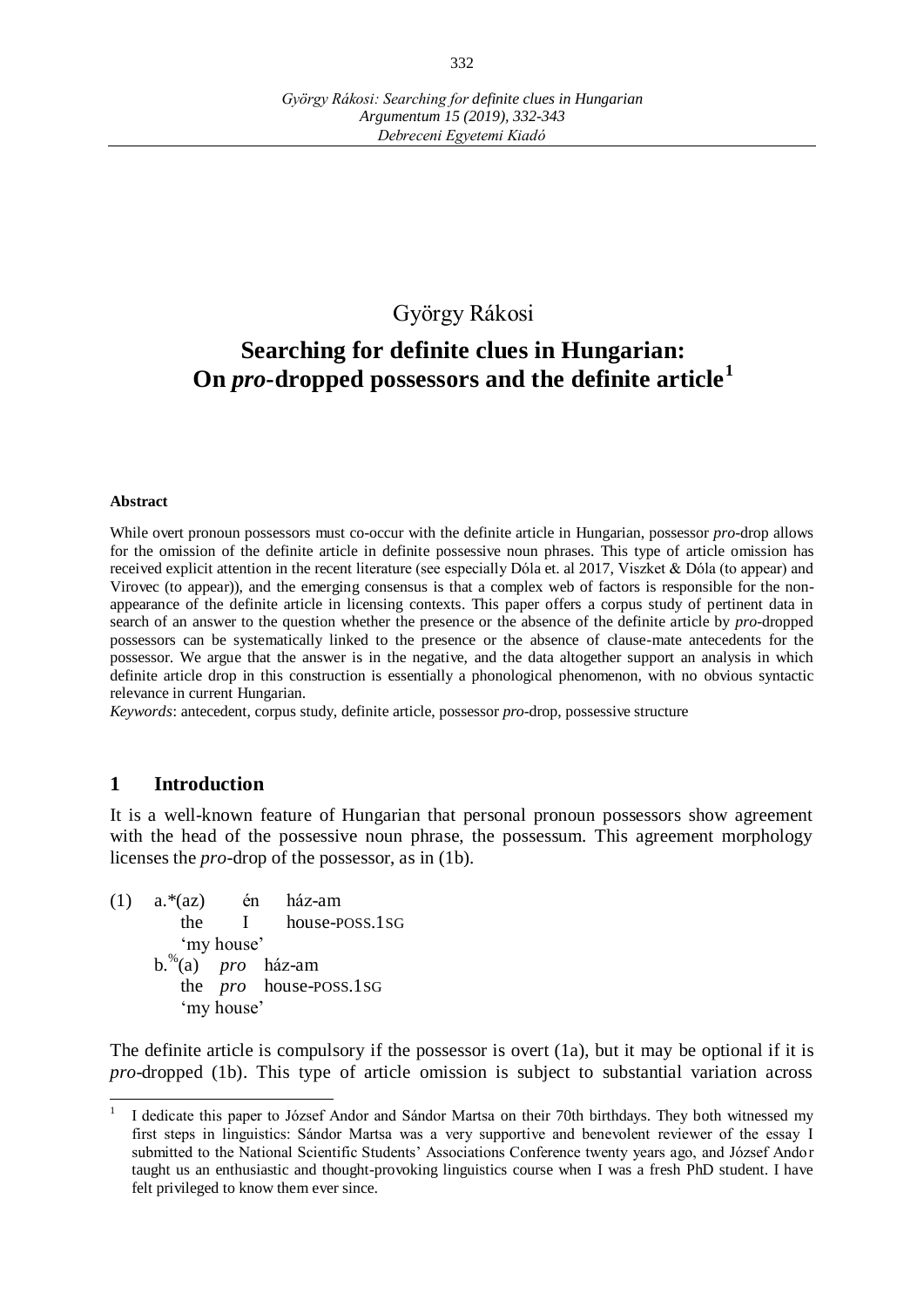333

speakers and registers, and several morphosyntactic and pragmatic factors seem to be relevant in its licensing. Crucially, the spellout of the article is always a grammatical option in this construction, and it is its non-appearance that requires an explanation.<sup>2</sup>

The descriptive landscape behind the disappearance of the article has recently been investigated by Dóla et. al (2017), Viszket & Dóla (to appear) and Virovec (to appear). In particular Dóla et al. (2017) and Viszket & Dóla (to appear) note that definite article omission by *pro*-dropped possessors may be influenced by the nature of the search for an antecedent. If the possessor is referentially linked to the subject of the clause, then the article is more likely to be omitted; and if the antecedent is outside of the sentence embedding the target possessive phrase, then the article is more likely to be present. In general, the increased salience and availability of the antecedent seems to correlate with the decreased probability of the use of the definite article. Or, to be more precise, there appears to exist a *tendency* that points towards this correlation.

My aim in this paper is to further investigate this issue with the inclusion of data from the *Hungarian National Corpus* (Oravecz et al. 2014). In recent work (Rákosi 2017, to appear), I argue that the definite article plays an important role in licensing referential dependencies between anaphoric pronominal possessors and clause-mate antecedents in Hungarian: such a dependency can only be local if the article is absent. Since, as is standardly assumed, personal pronouns cannot be bound to *local* antecedents, it follows that the definite article must always be present in the possessive noun phrase in their case to protect, as it were, the pronoun. This entails that the definite article has a covert, syntactically active version in the construction represented by (1b), and the apparent disappearance of the article in certain cases is a nonsyntactic issue. In this paper, I argue that the corpus data that we discuss here do not warrant a conclusion to the contrary, even if the tendencies that Dóla et al. (2017) report may be real.

The structure of the paper is as follows. In Section 2, I give a more detailed overview of the pertinent literature, focussing on issues that are directly relevant in the context of the current paper. Section 3 presents the results of the corpus query and a discussion of these results. Section 4 is a summary and an outlook on the questions that remain.

## **2 Definite article drop and possessor** *pro***-drop: The background of the study**

### *2.1 On the factors that license definite article drop*

 $\overline{a}$ 

This section gives an overview of some of the factors relevant in the licensing of article drop based on Dóla et al. (2017) and Virovec (to appear). The former provides a detailed summary of the descriptivist literature on this topic, as well as presents the results of a corpus study that included manually selected and appropriately annotated examples from the Hungarian translation of Astrid Lindgren's *Pippi Longstocking*. The latter reports the results of a questionnaire survey that was designed to test the grammaticality of definite article omission by *pro*-dropped possessors. The findings of these two studies are not fully compatible in

<sup>2</sup> The article is ungrammatical across the board when these possessives are used as vocatives, irrespective of whether the possessor pronoun is overt or *pro*-dropped (see Szabolcsi 1989). It is also well-known that possessors can be dative-marked in Hungarian, and in this case, they may not form a constituent with the possessum. In fact, dative personal pronoun possessors cannot form a constituent with the rest of the possessive noun phrase in standard Hungarian. Vocatives and dative possessors are not relevant in the context of the current inquiry, and therefore we do not discuss them here.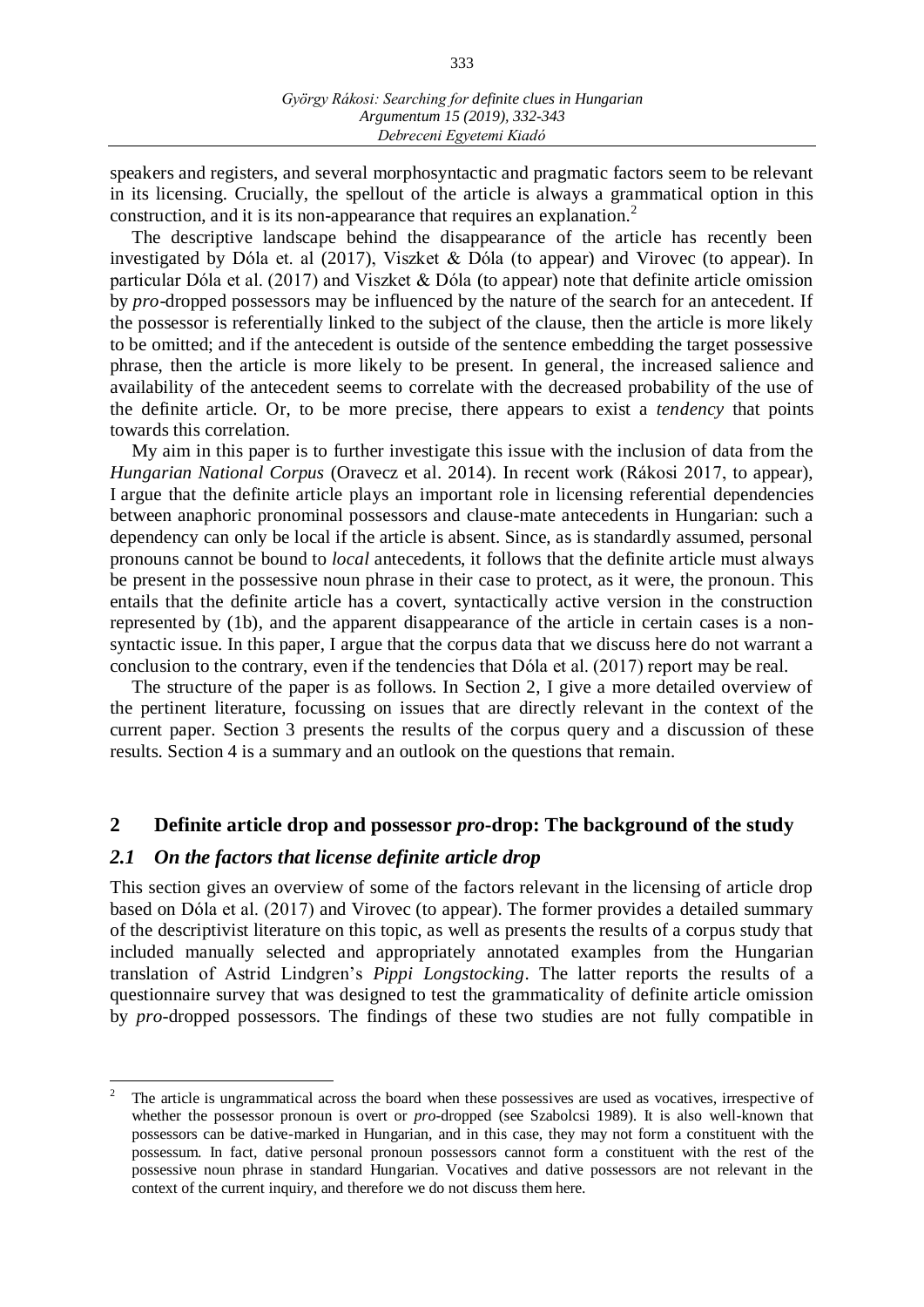334

every respect, indicative of the fact that the issue at hand is an empirically complex phenomenon.

Dóla et al. (2017) found that the relative position of the verb and the possessive noun phrase matters: the definite article is more likely to be missing by *pro*-dropped possessors if the possessive noun phrase precedes the verb. Virovec (to appear), however, reports on judgements that go in the other direction. In her questionnaire study, article drop was higher rated in the postverbal domain. There was fine-grained variation in the preverbal domain conditioned by the agreement features of the possessor: article drop is somewhat better in topic position if the possessor is 1SG, but if the possessive phrase is in focus, 3SG possessors fare better than 1SG possessors. As we will see in Section 3, the data collected from the Hungarian National Corpus (henceforth: *HNC2*) also show variation in this respect.<sup>3</sup> Here are two sentences from the HNC2 for illustration. The possessive noun phrase follows the verb in (2a) and it is a preverbal topic in (2b).

| (2) | a. Nagyvárad-on ellopták                                      | táská-já-t, |                  | #239034130                                  |          |  |
|-----|---------------------------------------------------------------|-------------|------------------|---------------------------------------------|----------|--|
|     | Nagyvárad-on stole.3PL<br>'They stole his bag in Nagyvárad, ' |             | bag-POSS.3SG-ACC |                                             |          |  |
|     | b. Könyv-é-ben<br>book-POSS.3sG-IN deal.3sG                   |             | the forest       | foglalkozik az erdei fák-kal,<br>trees-with | #1433556 |  |
|     | 'He deals with trees of the forest in his book, '             |             |                  |                                             |          |  |

The definite article is absent from the possessive noun phrase in both examples, and the possessor is a pro-dropped 3SG pronoun in both. There is certainly no grammaticality difference between the two sentences, warning us that this kind of definite article omission is a phenomenon arising at the confluence of many, partially independent factors.

Dóla et al. (2017) explicitly argue that style and register differences are important among these factors. In general, contemporary colloquial varieties of Hungarian favour the use of the article in the target construction, and article drop may often be felt to be archaic or awkward. Much depends, nevertheless, on the nature of the possessive relation, as both studies cited here claim. Inalienable possession is a facilitator of article drop, whereas alienable possession appears to be a blocking factor. This is another crucial dimension in understanding this phenomenon, but this too is a weak predictor, as we will see in Section 3.

The question we want to address here is whether article omission in this construction plays a role in the search for potential antecedents for the possessor. Even this brief overview presented here will suggest that it is unlikely that such a role has been grammaticalized in the strong sense. But to be able to reach this conclusion, we need to enter the realm of anaphoric possessors for a closer look.

## *2.2 Anaphoric possessors and the definite article*

 $\overline{a}$ 

A recent line of inquiry has shown that there is a strong typological correlation across languages between the structure of the possessive noun phrase and the availability of dedicated possessive reflexives (see especially Despić 2011, 2015 and Reuland 2011). Dedicated possessive reflexives can be found in languages that do not employ prenominal definiteness markers, including, among many other languages, Icelandic, Korean, Russian,

<sup>3</sup> The data reported here are all from the Hungarian National Corpus 2, version v2.0.4. The number after the Hungarian examples is the unique corpus identifier of the token that the search included.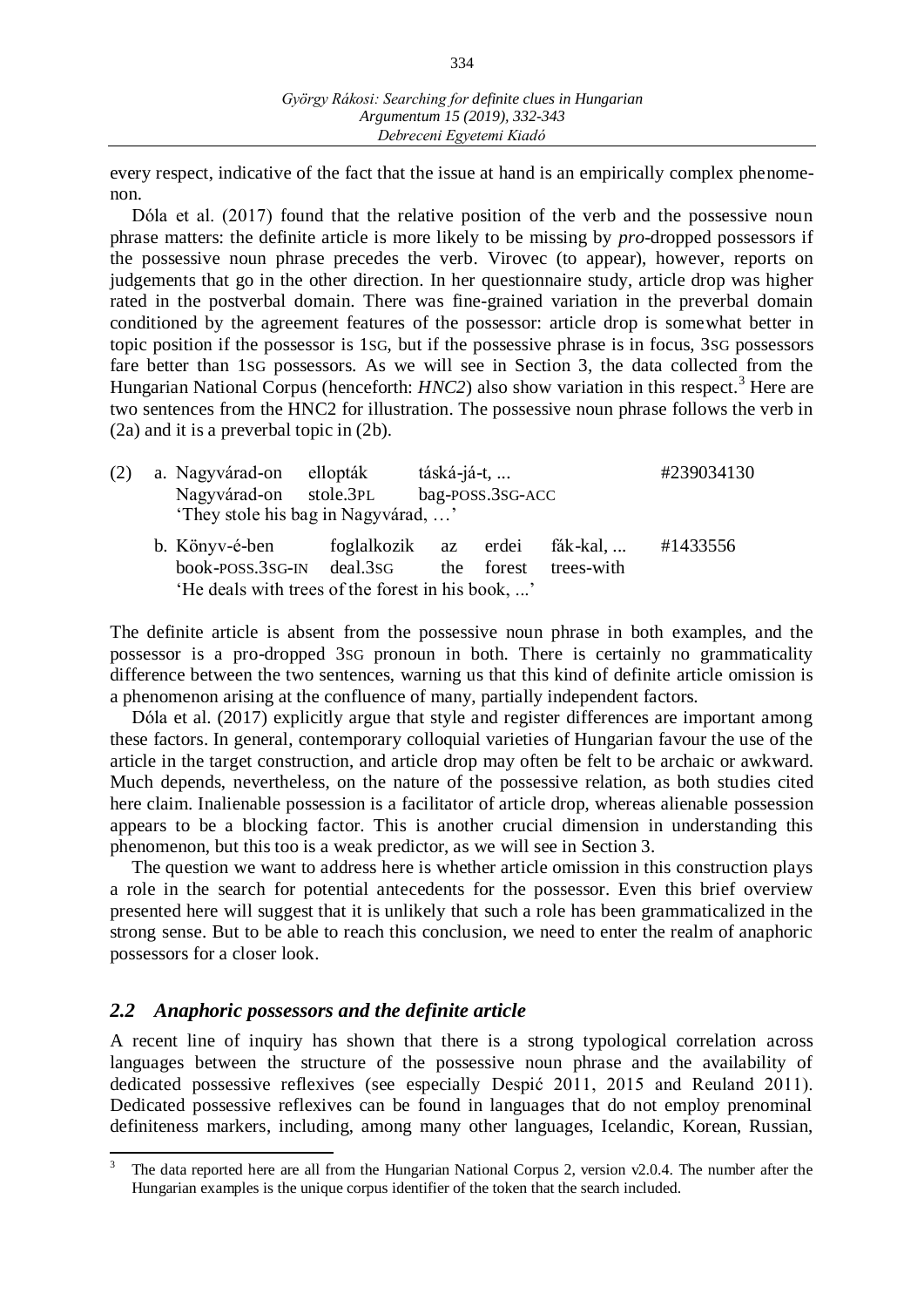Polish, Serbo-Croatian, or Turkish. Hungarian has a prenominal definite article, so, as expected, it does not have a dedicated possessive reflexive. But the regular reflexive and reciprocal anaphors that serve as arguments of the verb can also function as possessors, showing interesting variation in article use. Rákosi (2017, to appear) argues in detail that this variation is streamlined to the typological picture in the sense that when the definite article is present in the possessive noun phrase, then the referential dependency between the pronominal possessor and a potential clause-mate antecedent is not local.

Consider the following HNC2 examples for illustration (with the full sentential context of the target clause dropped for expository purposes). Each includes a possessive noun phrase object and an anaphoric possessor. (3a) and (3c) come with the definite article in the corpus, whereas (3b) does not.

| (3) |                | a. En kivett-em ebből *(a)<br>'I have done my part in this.'                                                         | magam rész-é-t. | took-1sG this.from the myself part-poss.3sG-ACC | #38835     |
|-----|----------------|----------------------------------------------------------------------------------------------------------------------|-----------------|-------------------------------------------------|------------|
|     | b. Atkarol-ják | put_arms_around-3PL the each_other<br>'They put their arms around each other.'                                       | (*az) egymás    | derek-á-t.<br>waist-POSS.3SG-ACC                | #1084618   |
|     |                | c. Jellemző (az) egymás hibáztatás-a.<br>typical the each_other blaming-poss.3sG<br>'Blaming each other is typical.' |                 |                                                 | #733602501 |

The article is obligatory if the possessor is the reflexive (3a). As I show in detail in Rákosi (2017, to appear), this reflexive is not a true anaphor, but a discourse sensitive logophoric pronominal. As such, it does not require a local antecedent, so the intervention of the definite article between the subject (the antecedent) and the reflexive does not induce ungrammaticality. The reciprocal possessor, however, is normally not logophoric in nature, and it does not tolerate the spellout of the definite article in (3b), suggesting that the referential dependency with the subject is local. Reciprocal possessors are only compatible with the definite article if the search for the antecedent does not go beyond the possessive phrase. This happens in (3c), where the head noun is a nominalized form of the verb, and the syntactically active subject of the input verb serves as a local antecedent for the anaphor.<sup>4</sup>

If the definite article plays such an important role in the licensing of referential dependencies that include pronominal possessors, then it is expected that personal pronoun possessors always co-occur with it to avoid a Principle B violation. This is exactly what happens if the possessor is overt (1a). For the *pro*-drop construction, I propose in Rákosi (to appear) that the definite article has a covert form in Hungarian:

|  | $(4)$ a. a ház-am  | b. $\mathcal{O}_{\text{DEF}}$ ház-am |                |
|--|--------------------|--------------------------------------|----------------|
|  | the house-poss.1sG |                                      | house-poss.1sG |
|  | 'my house'         | 'my house'                           |                |

 $\overline{a}$ 

This means that the apparent loss of the definite article is a phonological issue with no direct syntactic relevance.

<sup>4</sup> See Laczkó (2009) for arguments that the subject of the input verb needs to be represented syntactically in nominalizations, as well as for an overview of the pertinent literature on Hungarian.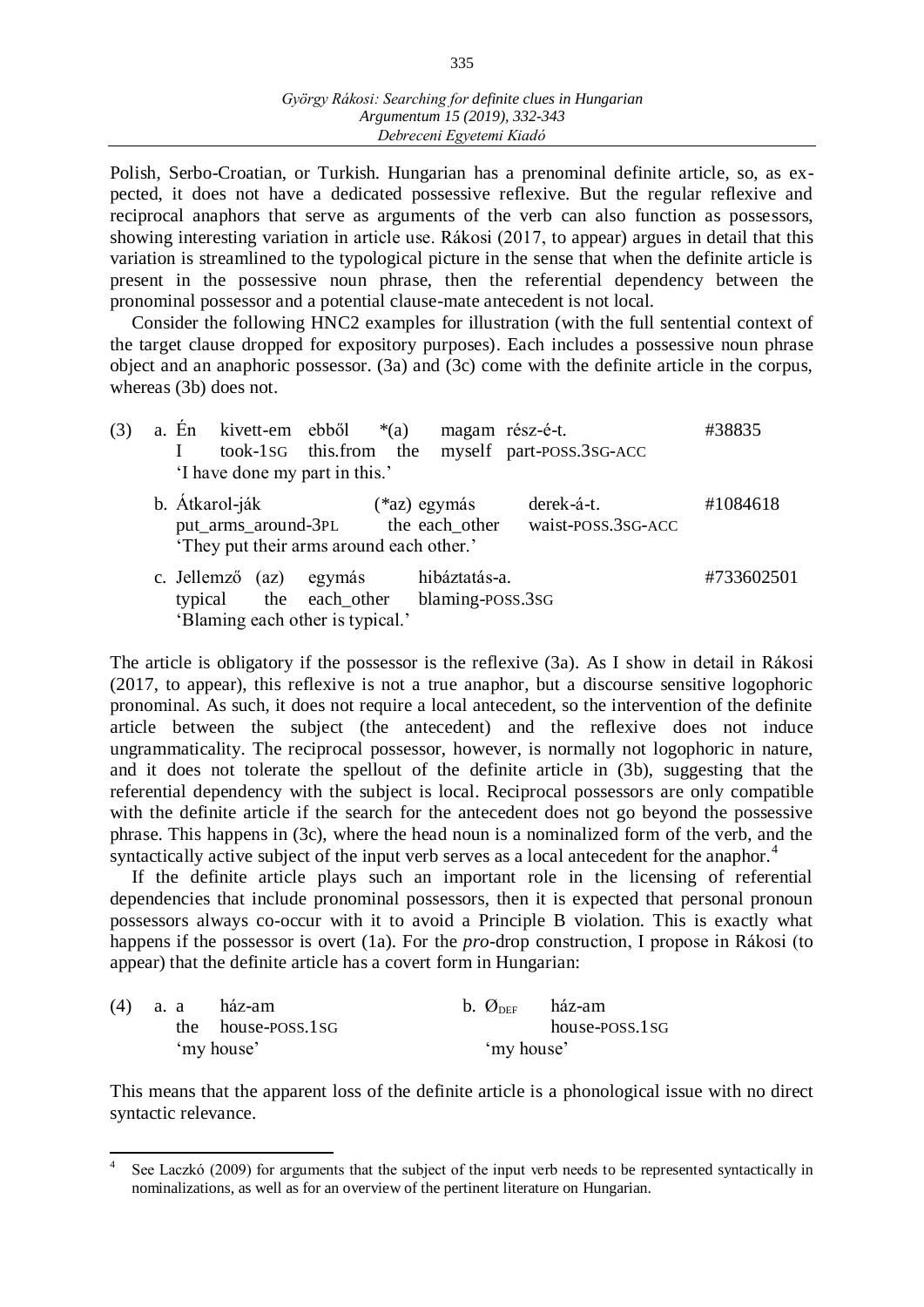The question we address here is whether anaphora resolution facts provide arguments for or against this claim. Dóla et al. (2017) and Viszket & Dóla (to appear) point out that the corpus data they study show a certain correlation between the use of the definite article and the interpretation of the *pro*-dropped possessor. If the article is not present, then the covert possessor is more likely to be linked to the (local) subject (Kati in the two examples below), and if it is present, a non-local antecedent is more probable (Sára in 5b, or some other individual not mentioned in either case).

| (5) a. Kati <sub>i</sub> meglátogat-ta (a) férj-é-t <sub>i/i</sub> . |                                              |
|----------------------------------------------------------------------|----------------------------------------------|
|                                                                      | Kati visit-PAST.3sG the husband-POSS.3sG-ACC |
| 'Kati visited her husband.'                                          |                                              |

b. Sára<sub>i</sub> tud-ta, hogy Kati<sub>i</sub> meglátogat-ta (a) férj-é-t<sub>i/j/k</sub>. Sára know-PAST.3SG that Kati visit-PAST.3SG the husband-POSS.3SG-ACC ʻSára knew that Kati visited her husband.'

They treat this nevertheless, as a pragmatic phenomenon: more accessible antecedents require less (overt) linguistic coding. Furthermore, Viszket and Dóla (to appear) agree with Rákosi (to appear) that what they refer to as the *reduced form of the article* is a syntactically active entity without a phonological shape.

The ambiguities that (5) represents are only present with third person possessors, because it is in their case that the referent of the (*pro*-dropped) pronoun may be selected from a pool of available discourse participants. In first and second person, such ambiguities are absent, since the identity of the speaker(s) and the hearer(s) tends to be fixed in a given piece of discourse. It is an analytical option therefore, that the third person – non-third person difference may have been grammaticalized in a relevant way in the construction that we are investigating. For some independent motivation to support such an approach, consider the following contrast noted in den Dikken & Dékány (2018: 61):

(6) a. a kalap-ja széle the hat-POSS.3SG rim-POSS.3SG ʻhis/her hat's rim' b.\*az ő kalap-ja széle the he/she hat-POSS.3SG rim-POSS.3SG ʻhis/her hat's rim'

They point out that while (6b) is not grammatical, (6a) is fully acceptable. This is problematic if we assume that the missing pronoun is represented in (6a) as a silent *pro*, and therefore den Dikken & Dékány (2018) conclude that (6a) is an instance of radical *pro*-drop, i.e. no silent pronoun is present in the syntactic structure at all, and it is only the morphology on the head noun that identifies the possessor.<sup>5</sup> If we assume, for the sake of the argument, that radical *pro*-drop is an option for third person pronominal possessors across the board at least in the case of the presence of clause-mate antecedents (as in 5), then that may obviate the need for the inclusion of the definite article in the possessive structure. There is no syntactic urge to have the definite article if the possessor pronoun is genuinely absent, since there is nothing to

<sup>5</sup> See also Bartos (1999) for claims that radical *pro*-drop may occur in Hungarian.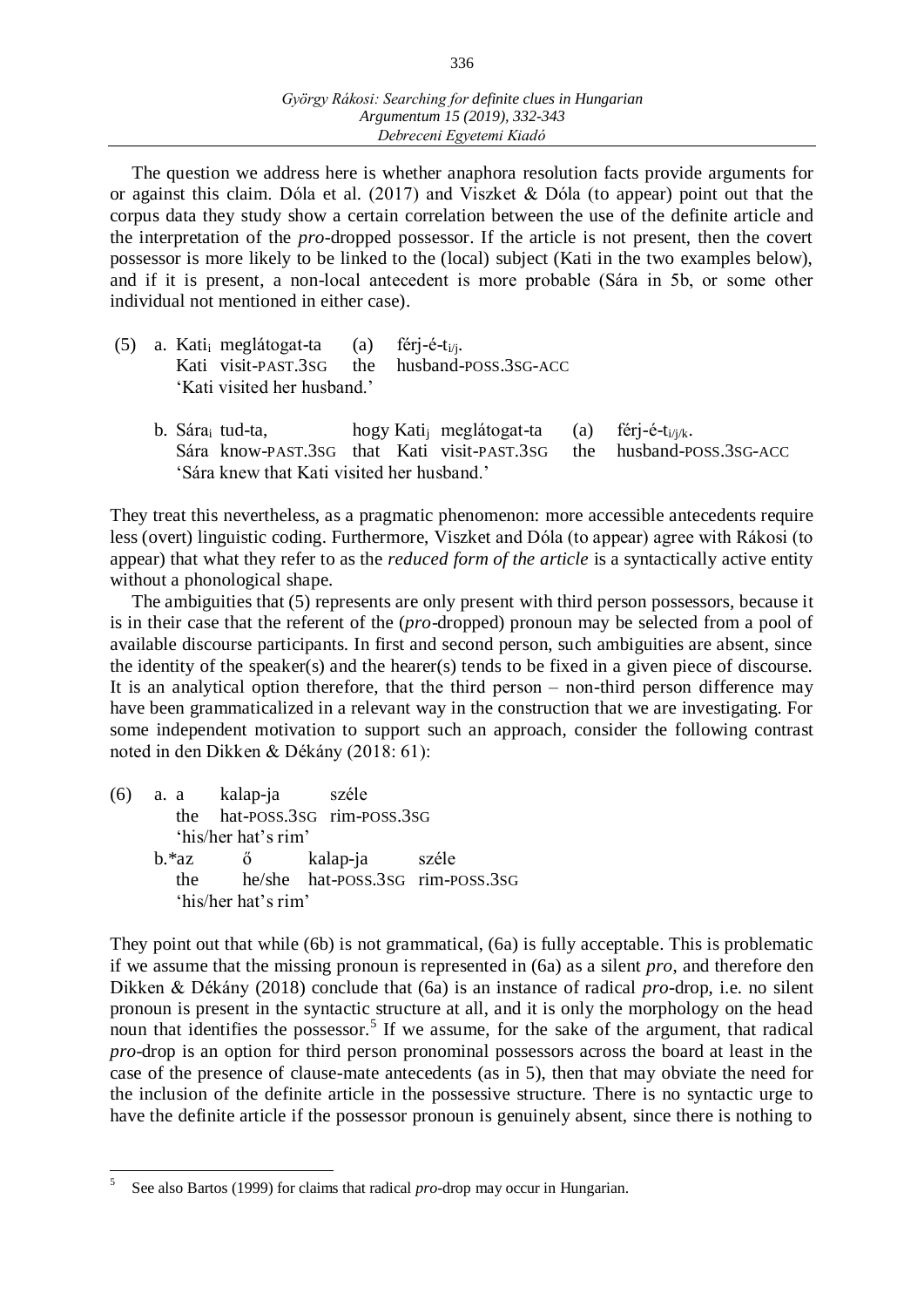protect then. In other words, when the article is not pronounced in (5), one may assume that the structure involves no silent definite article, contra what is claimed here for (4b).

There are thus two theoretical alternatives to consider if one wants to argue that the definite article may be genuinely absent in this construction. If the article/no article contrast is grammaticalized in the strong sense, then the definite article is expected to show at least a strong tendency to "disappear" in each person in the case of potential clause-mate antecedents. If, however, this grammaticalization process has been restricted to third person, then we expect the lack of the article to be much more prominent in third person than in non-third persons. If no such overt contrasts emerge, or if they do not appear to be substantial enough, then we can interpret this distribution of data patterns as an argument for the postulation of a silent definite article. The corpus study we discuss in the following section has been designed with these questions in focus.

#### **3 Definite article drop and possessor** *pro***-drop: A corpus study**

#### *3.1 The design of the corpus study*

The corpus query was conducted on version v2.0.4. of the Hungarian National Corpus. It included the following parameters:

- i. 10 nominal search lemmas: *nagyapa* ʻgrandfather', *könyv* ʻbook', *barátnő* ʻgirlfriend, female friend', *iskola* ʻschool', *születésnap* ʻbirthday', *kabát* ʻcoat', *kocsi* ʻcar', *férj*  ʻhusband', *láb* ʻleg', *táska* ʻbag'
- ii. first vs third person possessors (N. Poss1 vs N. Poss3)
- iii. first vs third person verb forms (V.1 vs V.3)
- iv. preverbal vs postverbal occurrences of possessive phrases with the target lemma as the head, within a search window of at most 2 words (Pre vs Post)

The rationale behind this design is as follows. These nouns were selected because they are likely to occur in colloquial speech, and they represent different degrees of (in)alienability when used as heads of possessive noun phrases (i). The only filter on the morphological form of these lemmas was that they were to bear first or third person possessive morphology (ii).<sup>6</sup> The search targeted first and third person *pro*-dropped possessors (see below). The thus specified possessive phrases were restricted to occur in the context of first or third person verbs (iii). If binding theoretic considerations play a role in the distribution of the definite article, as discussed in the previous section, then we expect the article to be significantly less frequent in the case of same person combinations (N.1 - V.1 and N.3 - V.3) then in the case if different person combinations (N.1 - V.3 and N.3 - V.1).<sup>7</sup> Pre- and postverbal occurrences of the target possessives were queried separately with a search window of at most two words between the edge of the possessive noun phrase and the verb (iv). The underlying assumption is that this way we get hits that include the verb and the possessive phrase in the same clause. Manual checks on the hits confirmed that this gives us within-clause occurrences with good precision.

 6 In other words, the search included the Hungarian equivalents of *my (adj) bag(s)* and *his/her (adj) bag(s)*, and any case-marked form of these possessive noun phrases.

<sup>7</sup> I did not restrict the number feature of either the possessed noun or the verb, so the data include both singular and plural forms. The plural forms were rare in the corpus in this search.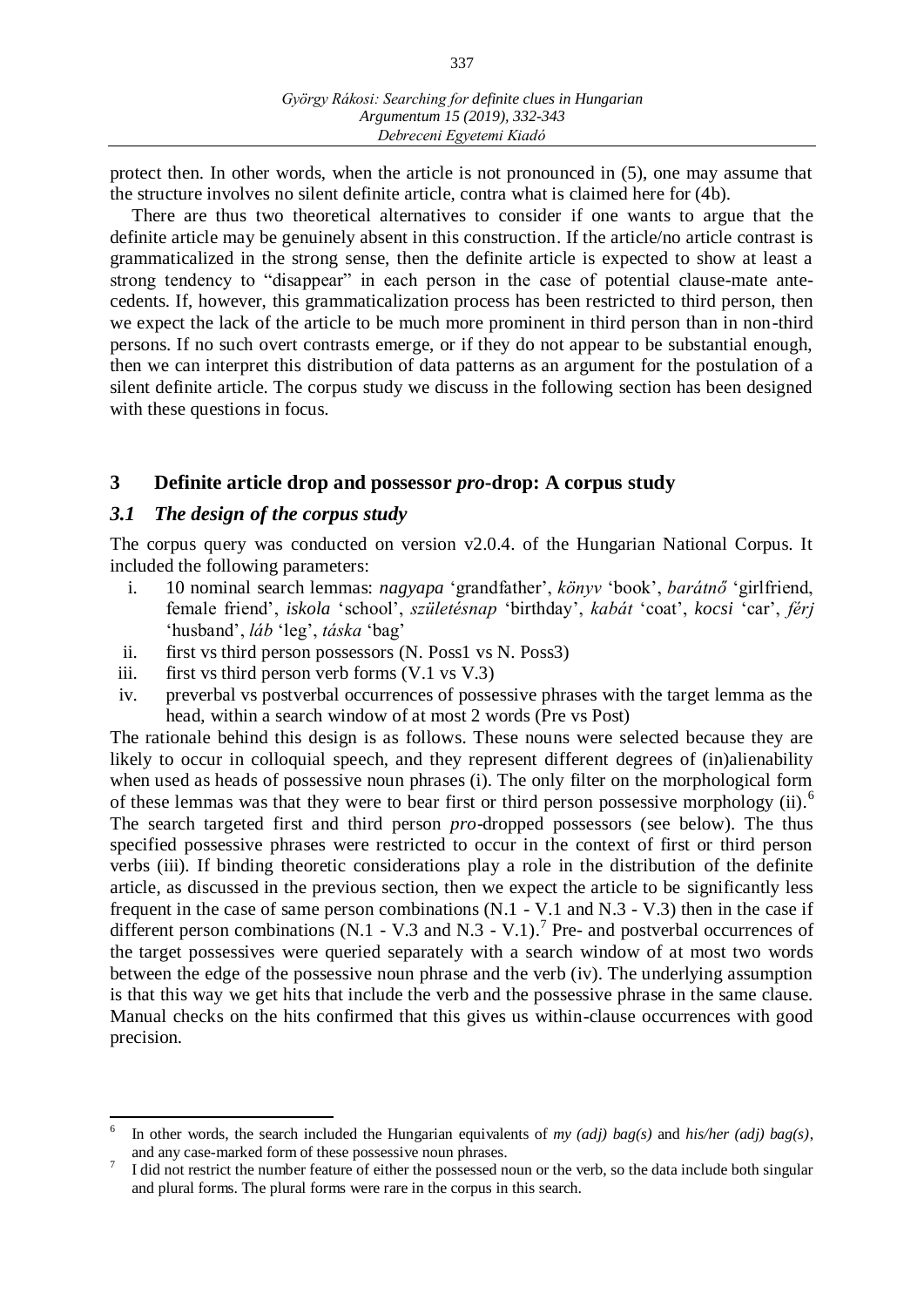The search terms were defined in the Corpus Query Language  $(CQL)$ .<sup>8</sup> The occurrences that included the definite article (+Art) and a possessive phrase with a *pro*-dropped possessor were queried using the following type of search terms (informal descriptions):

- a) definite article + 0-1 adjective + possessive head noun + 0-2 words + verb (preverbal)
- b) verb + 0-2 words + definite article + 0-1 adjective + possessive head noun (postverbal)

The first of these searched for preverbal occurrences (a), and the second was used to find postverbal occurrences of the target possessives (b). At most one adjective was allowed between the article and the head noun, and at most two words could occur between the head noun and the verb (preverbal occurrences) or between the verb and the definite article (postverbal occurrences). The following are two examples from the list of the hits gained through the use of this query:

|  |          |  | the left leg-poss.1sG-onto leaning<br>'I stand leaning on my left leg.' | (7) a. A bal láb-om-ra támaszkodva áll-ok.                    | stand- $1$ sG | #275533821 |
|--|----------|--|-------------------------------------------------------------------------|---------------------------------------------------------------|---------------|------------|
|  | b. Jön a |  | 'Cold air is moving in on my leg.'                                      | hideg a láb-am-ra.<br>come.3sG the cold the leg-POSS.1sG-onto |               | #427553868 |

To estimate the number of the occurrences of *pro*-dropped possessors without a definite article (-Art), I conducted additional searches in which only the possessive head noun and the verb were specified.<sup>9</sup> This gives us the estimated total number of *pro*-dropped cases in the preverbal and postverbal conditions, respectively. From this number, I deducted the number of hits in the +Art conditions, and the result is a good estimate for the total number of -Art cases. I performed several random checks on these results, and both the precision and the recall appear to reach a level that gives us a reliable picture of the relevant data patterns. I discuss these results in the next subsection.

## *3.2 The results of the corpus study*

Table 1 below provides an overview of the results with a focus on two of the conditions: the person feature of the head noun (first vs third), and the presence or absence of the definite article. The figures are given for each nominal lemma separately in each condition. I added two additional columns that list the ratio -Art/+Art for each lemma. Since article drop constitutes the focus of this study, this ratio is included to provide us with an estimate on how likely article drop is to occur for each lemma.

 $\overline{a}$ 8 See https://www.sketchengine.eu/documentation/corpus-querying/ for a description.

<sup>9</sup> I added an additional filter here that was not necessary for the +Art cases, a negative constraint against nouns and pronouns in the position to the left of the possessed nominal head. This has the effect of ruling out nominal and pronominal possessors, which are not relevant in the study of possessor *pro*-drop.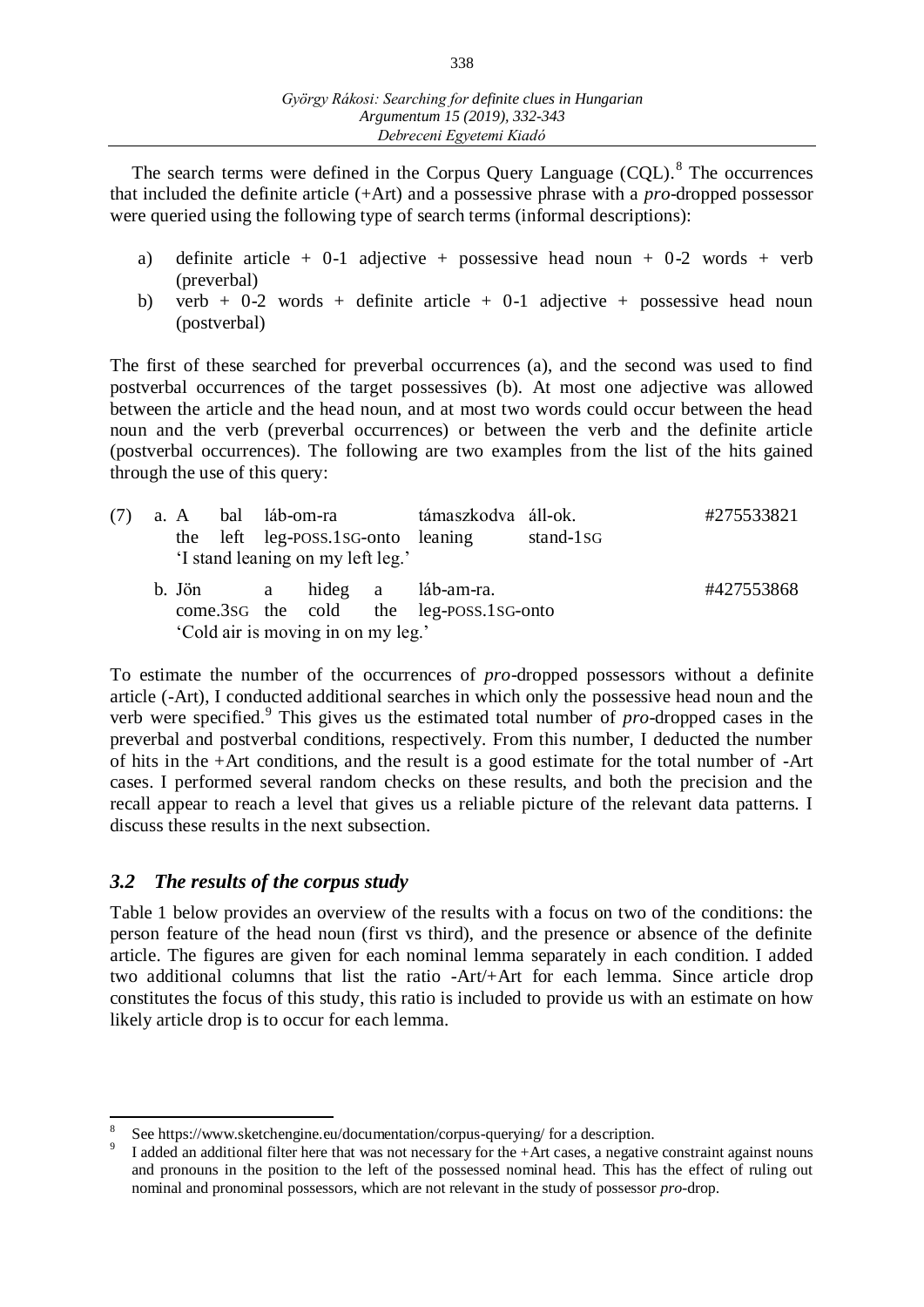|              | <b>SEARCH LEMMA</b> |        | N.Poss1 |             | N.Poss3 |        |             |  |
|--------------|---------------------|--------|---------|-------------|---------|--------|-------------|--|
|              |                     | $-ART$ | $+ART$  | $-ART/+ART$ | $-ART$  | $+ART$ | $-ART/+ART$ |  |
| nagyapa      | grandfather         | 3483   | 1127    | 3,09        | 1531    | 1070   | 1,43        |  |
| könyv        | book                | 2607   | 1626    | 1,6         | 15398   | 2973   | 5,18        |  |
| barátnő      | girlfriend          | 4498   | 4120    | 1,09        | 5022    | 3838   | 1,31        |  |
| iskola       | school              | 342    | 330     | 1,04        | 5590    | 631    | 8,86        |  |
| születésnap  | birthday            | 504    | 739     | 0,68        | 7754    | 2862   | 1,44        |  |
| kabát        | coat                | 306    | 474     | 0,65        | 541     | 1328   | 0,41        |  |
| kocsi        | car                 | 460    | 1023    | 0,45        | 1777    | 2578   | 0,69        |  |
| férj         | husband             | 3016   | 8719    | 0,36        | 7987    | 10195  | 0,78        |  |
| láb          | leg                 | 2705   | 7574    | 0,36        | 9305    | 19145  | 0,75        |  |
| táska<br>bag |                     | 189    | 1616    | 0,12        | 482     | 1643   | 0,29        |  |
| <b>SUM</b>   |                     | 18110  | 27348   |             | 55387   | 46263  |             |  |

*György Rákosi: Searching for definite clues in Hungarian Argumentum 15 (2019), 332-343 Debreceni Egyetemi Kiadó*

|  |  |  | Table 1. An overview of the results |  |  |
|--|--|--|-------------------------------------|--|--|
|--|--|--|-------------------------------------|--|--|

These figures show a surprisingly large scale of variation. In the first person condition, for example, the definite article is dropped only once out of 10 occurrences of the possessive *táska* ʻbag', whereas the article is present once out of 4 instances if the head noun is *nagyapa* ʻgrandfather'.<sup>10</sup>

These results can only be interpreted as strong evidence against the assumption that the loss of the definite article has been grammaticalized in a syntactically relevant sense. In Subsection 2.2 above, I argued that the definite article plays the role of marking the edge of a local domain relevant for binding purposes. The definite article may be phonologically unrealized, but it is still present in the syntactic structure when the possessor is *pro*-dropped. If the drop of the article amounts to its genuine absence from the structure, contrary to what I claim here, and if the thus construed article drop is tied to the presence of local (here: clausemate) antecedents, then we do not expect the amount of variation that is actually attested across the head nouns. A grammaticalization process of this kind should not be sensitive to the difference between *táska* ʻbag' and *nagyapa* ʻgrandfather', whatever this difference might be due to. In other words, we have no reasons to assume that variation in the value of the -Art/+Art ratio strictly correlates with the frequency of taking clause-mate antecedents. Nor can we see such tendencies in the data. Therefore, we can conclude from these data alone that the drop of the definite article has not been grammaticalized as a marker of locally available antecedents for the possessor.

There is, nevertheless, a difference between first person and third person possessors. In first person, +Art hits outnumber -Art hits, whereas in third person it is the other way around. Some care needs to be care needs to be exercised here, since if we disregard the figures for the lemmas *iskola* ʻschool' and *könyv* ʻbook', then the numbers for third person reveal a distribution of the data more similar to what we have in first person. But, in comparison with first person, there does seem to be a weak preference for article drop in third person, at least for most lemmas. This might indicate that article drop does play a disambiguating role in third

<sup>10</sup> <sup>10</sup> Virovec (to appear) reports on similar tendencies based on a pilot corpus study of accusative-marked possessives.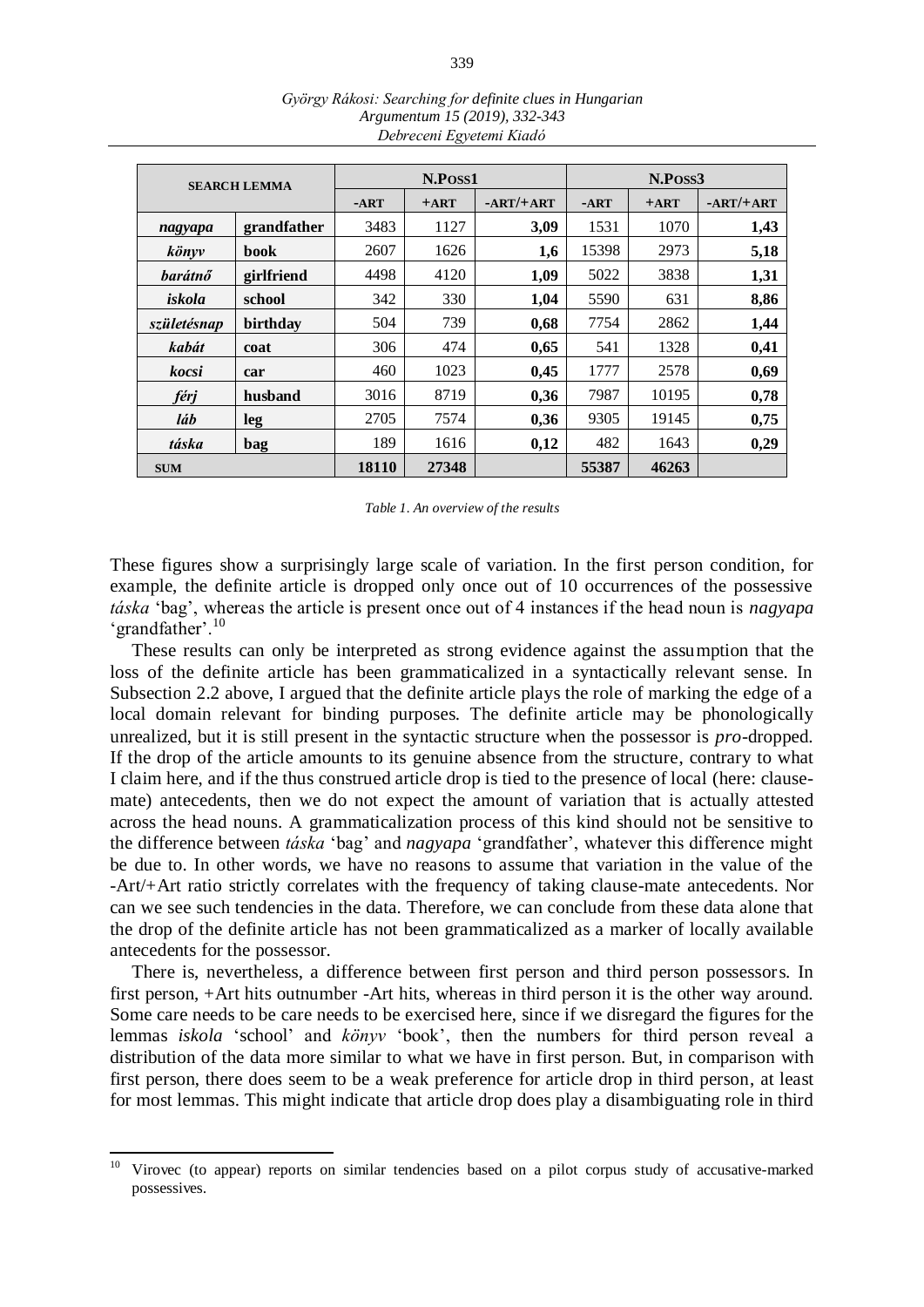person as an indicator of a weak bias for clause-mate antecedents. Let us turn to the finer details to see whether this is the case.

As the breakdown of the data shows (Table 2), there is no evidence for article drop to play a syntactic role in first person. If article drop were grammaticalized as a distinct construction, then we would expect -Art hits to dominate in the context of V.1 (a clause-mate antecedent is present for the possessor), and +Art hits to dominate in the context of V.3 (a clause-mate antecedent is probably not present). But in both conditions, it is the use of the definite article that dominates, which means that the drop of the article does not correlate strongly with the presence or absence of clause-mate antecedents.

|                |             |            |             | V.1        | V.3         |            |             |            |             |  |
|----------------|-------------|------------|-------------|------------|-------------|------------|-------------|------------|-------------|--|
|                | N.Poss1     |            | $-ART$      |            | $+ART$      |            | $-ART$      |            | $+ART$      |  |
|                |             | <b>PRE</b> | <b>POST</b> | <b>PRE</b> | <b>POST</b> | <b>PRE</b> | <b>POST</b> | <b>PRE</b> | <b>POST</b> |  |
| nagyapa        | grandfather | 267        | 338         | 98         | 151         | 1606       | 1272        | 542        | 336         |  |
| könyv          | book        | 453        | 393         | 260        | 421         | 886        | 875         | 386        | 559         |  |
| <b>barátnő</b> | girlfriend  | 801        | 653         | 665        | 988         | 1623       | 1421        | 1488       | 979         |  |
| iskola         | school      | 90         | 60          | 36         | 51          | 87         | 105         | 197        | 46          |  |
| születésnap    | birthday    | 95         | 78          | 167        | 124         | 198        | 133         | 153        | 295         |  |
| kabát          | coat        | 67         | 104         | 90         | 135         | 47         | 88          | 122        | 127         |  |
| kocsi          | car         | 52         | 35          | 196        | 239         | 204        | 169         | 219        | 369         |  |
| férj           | husband     | 341        | 577         | 786        | 2240        | 1125       | 973         | 3690       | 2003        |  |
| láb            | leg         | 417        | 542         | 947        | 1869        | 1001       | 745         | 1845       | 2913        |  |
| táska          | bag         | 32         | 25          | 272        | 447         | 56         | 76          | 638        | 259         |  |
| <b>SUMS</b>    |             | 2615       | 2805        | 3517       | 6665        | 6833       | 5857        | 9280       | 7886        |  |
|                |             | 5420       |             |            | 10182       |            | 12690       | 17166      |             |  |

*Table 2. First person possessors*

Thus, we are safe to conclude that article drop plays no syntactic role by first person possessors. It is also interesting to note that the relative position of the possessive phrase (preverbal vs postverbal) does not seem to correlate well with article use, either.

Consider now the details for third person possessors (Table 3). When the verb bears first person agreement morphology, then the possessor is likely to have no clause-mate antecedents. What we can see in Table 3 is that article drop is roughly just as frequent in this case as article retention. This again suggests that article drop plays no grammatical role.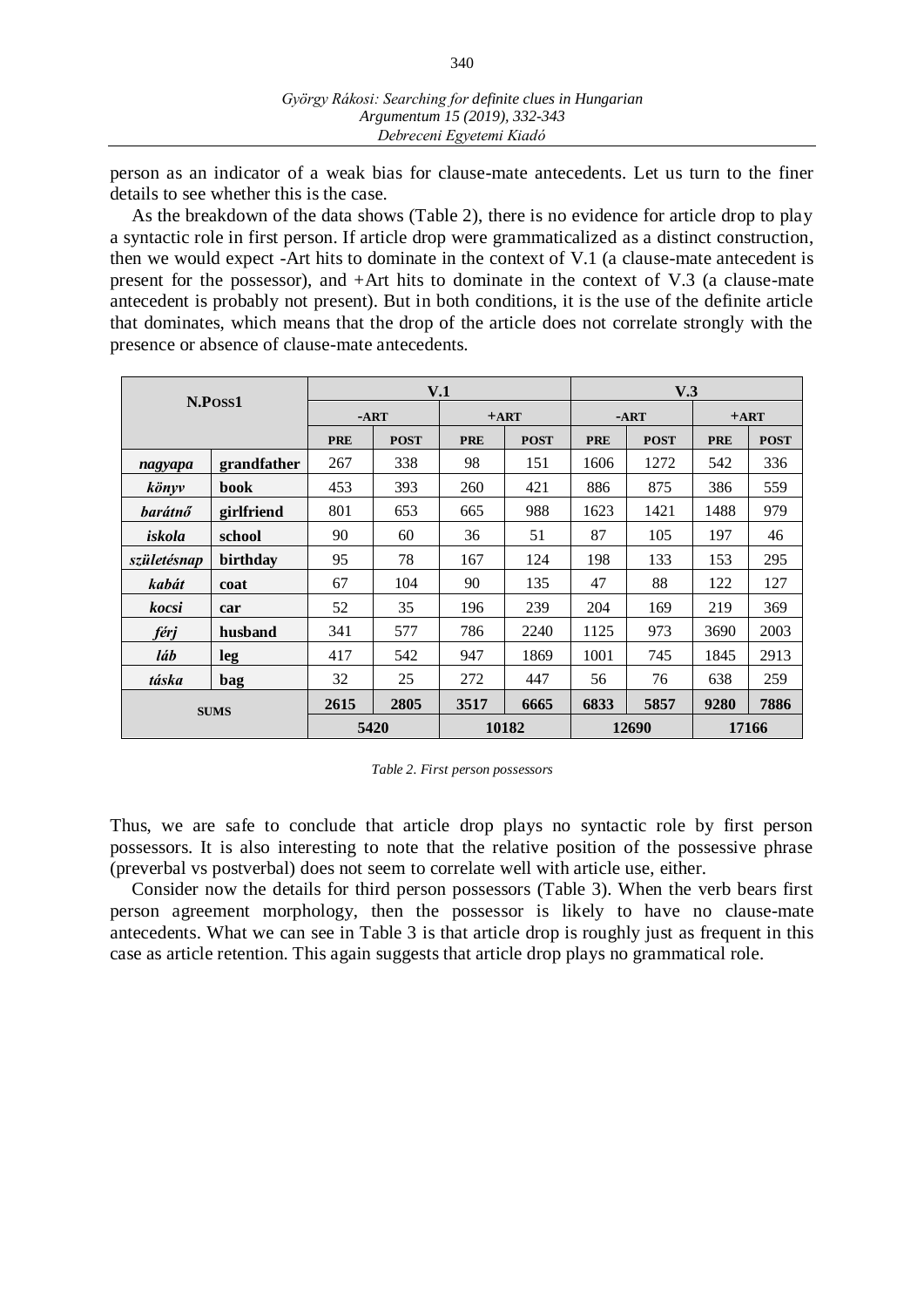|             |             |            | V.1         |            | V.3         |            |             |            |             |
|-------------|-------------|------------|-------------|------------|-------------|------------|-------------|------------|-------------|
|             | N.Poss3     |            |             | $+ART$     |             | $-ART$     |             | $+ART$     |             |
|             |             | <b>PRE</b> | <b>POST</b> | <b>PRE</b> | <b>POST</b> | <b>PRE</b> | <b>POST</b> | <b>PRE</b> | <b>POST</b> |
| iskola      | school      | 162        | 43          | 24         | 12          | 3244       | 2141        | 262        | 333         |
| könyv       | <b>book</b> |            | 621         | 202        | 225         | 8176       | 5475        | 1053       | 1493        |
| nagyapa     | grandfather | 10         | 14          | 20         | 20          | 648        | 859         | 556        | 474         |
| születésnap | birthday    |            | 290         | 134        | 114         | 3210       | 3955        | 1018       | 1596        |
| barátnő     | girlfriend  | 41         | 59          | 123        | 143         | 2298       | 2624        | 1621       | 1951        |
| férj        | husband     | 36         | 62          | 176        | 215         | 3333       | 4556        | 3847       | 5957        |
| láb         | leg         | 127        | 175         | 607        | 341         | 5318       | 3685        | 7053       | 11144       |
| kocsi       | car         | 16         | 30          | 95         | 73          | 983        | 748         | 990        | 1420        |
| kabát       | coat        | 17         | 14          | 49         | 42          | 255        | 255         | 538        | 699         |
| táska       | 34          | $\Omega$   | 23          | 39         | 183         | 265        | 834         | 747        |             |
| <b>SUMS</b> |             | 1868       | 1308        | 1453       | 1224        | 27648      | 24563       | 17772      | 25814       |
|             |             | 3116       |             | 2677       | 52211       |            | 43586       |            |             |

*György Rákosi: Searching for definite clues in Hungarian Argumentum 15 (2019), 332-343 Debreceni Egyetemi Kiadó*

*Table 3. Third person possessors*

When the verb has third person morphology, +Art examples are almost as frequent on the average as -Art examples are. Nevertheless, we do see significant variation among the individual lemmas. Should we interpret this as a sign that some nouns are more likely to be possessed locally by the subject referent than others? So, are books more likely to be linked up referentially to the individual denoted by the subject than, say, husbands? This could only be determined if these examples were manually annotated, but even in the absence of such a count, pilot investigations reveal that the correspondence between article drop and clausemate antecedents is not necessarily that neat. Consider the following examples for illustration:

| (8) |           | a. Vacsorá-t készített | 'She made dinner for her husband.'                                                | férj-é-nek. | dinner-ACC made.3sG husband-POSS.3sG-DAT                          | #9583527                                                                       |
|-----|-----------|------------------------|-----------------------------------------------------------------------------------|-------------|-------------------------------------------------------------------|--------------------------------------------------------------------------------|
|     |           |                        | b. Nem megy-ek el a<br>not go-1sG away the woman-to<br>'I won't go to the woman.' | nő-höz.     |                                                                   | #314345561                                                                     |
|     | És<br>and |                        | utána nem jövök vissza                                                            |             | férj-é-t<br>'And then I won't come back to walk her husband home' | hazakísér-ni<br>then not come.1sG back husband-POSS.3SG-ACC home_accompany-INF |

As it is clear from the context (not shown here), the possessor is bound by the subject in (8a). This is not the case in (8b), where the antecedent of the possessor is in the preceding sentence. Article drop by third person covert possessors is not infrequent in the corpus even if the antecedent is outside of the clause, and such a dependency is natural as long as there is no intervening third person noun phrase between the possessor and the antecedent. This is satisfied in (3b), as no third person intervener is present. As Dóla et al. (2017) show, article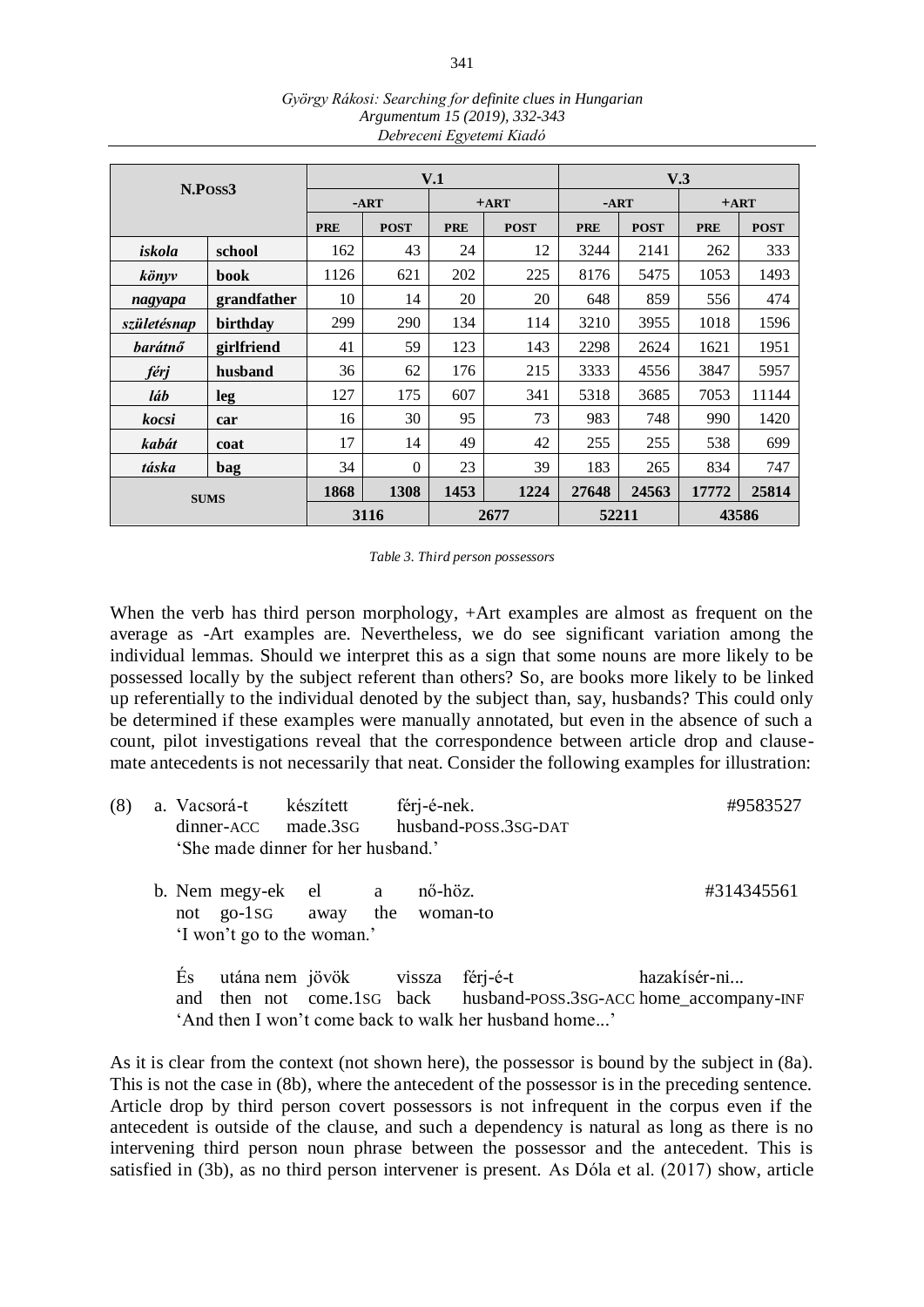drop is best when a salient antecedent for the possessor is available, but that does not necessarily require the antecedent to be clause-mate. On the other hand, the definite article is very frequently retained even in the presence of a clause-mate antecedent:

(9) A férjé-re nézett. #272058762 the husband-onto looked.3SG ʻShe looked at her husband.'

Here the subject and the possessor refer to the same individual (which is again obvious in the original context), but the article is still present. So, the emerging picture is what Dóla et al. (2017) argue for: that third person *pro*-dropped possessors frequently show up without the definite article when a salient antecedent is present, but a salient antecedent does not necessarily trigger the drop of the article. We may add to this that a salient antecedent is often not clause-mate, and since this whole phenomenon seems to be restricted to third person possessives only, the data surveyed here do not constitute evidence for the assumption that article drop has been grammaticalized in this pocket of Hungarian grammar. This means that it is legitimate to maintain the assumption that the definite article has a covert variant, which is structurally present even in apparent instances of article drop.

#### **4 Conclusions**

I have presented and discussed corpus data in this paper to provide support for the claim that definite article drop by *pro*-dropped possessors is not a syntactically relevant phenomenon in Hungarian. Definite article drop may be a weak indicator in third person that the possessor is linked to a salient, possibly clause-mate antecedent; but no such effect is detectable in the case of first-person possessors. Third person possessors are perfectly compatible with overt definite articles even when a clause-mate antecedent is present, and therefore there is no obvious correlation between article drop and referential dependence on the local subject in their case either.

Our results give further support to the account that Dóla et al. (2017) and Viszket & Dóla (to appear) present. They treat this kind of article drop as a phenomenon governed by pragmatic, rather than syntactic factors. These results also provide additional arguments for the claim that this article drop is essentially the presence of a phonologically null, but syntactically active definite article. This claim is substantiated in Rákosi (2017, to appear), where the definite article is analysed as a binding domain delimiter, required to be present by overt and covert personal pronoun possessors alike.

One limitation of the current study is that the data collected may possibly hide individual variation in the use of the definite article. Though the Hungarian National Corpus is meant to be a representative of contemporary colloquial Hungarian, the texts it contains show variation in terms of register, genre, and dialect; and some portion of them are not contemporary in the strict sense of the word. It is conceivable that these data patterns are subject to variation as well as to possible change, but further inquiries are required to test whether this is the case. The current study has shown that article drop by *pro*-dropped possessors is unlikely to be a syntactic issue in the narrow sense in contemporary Hungarian.